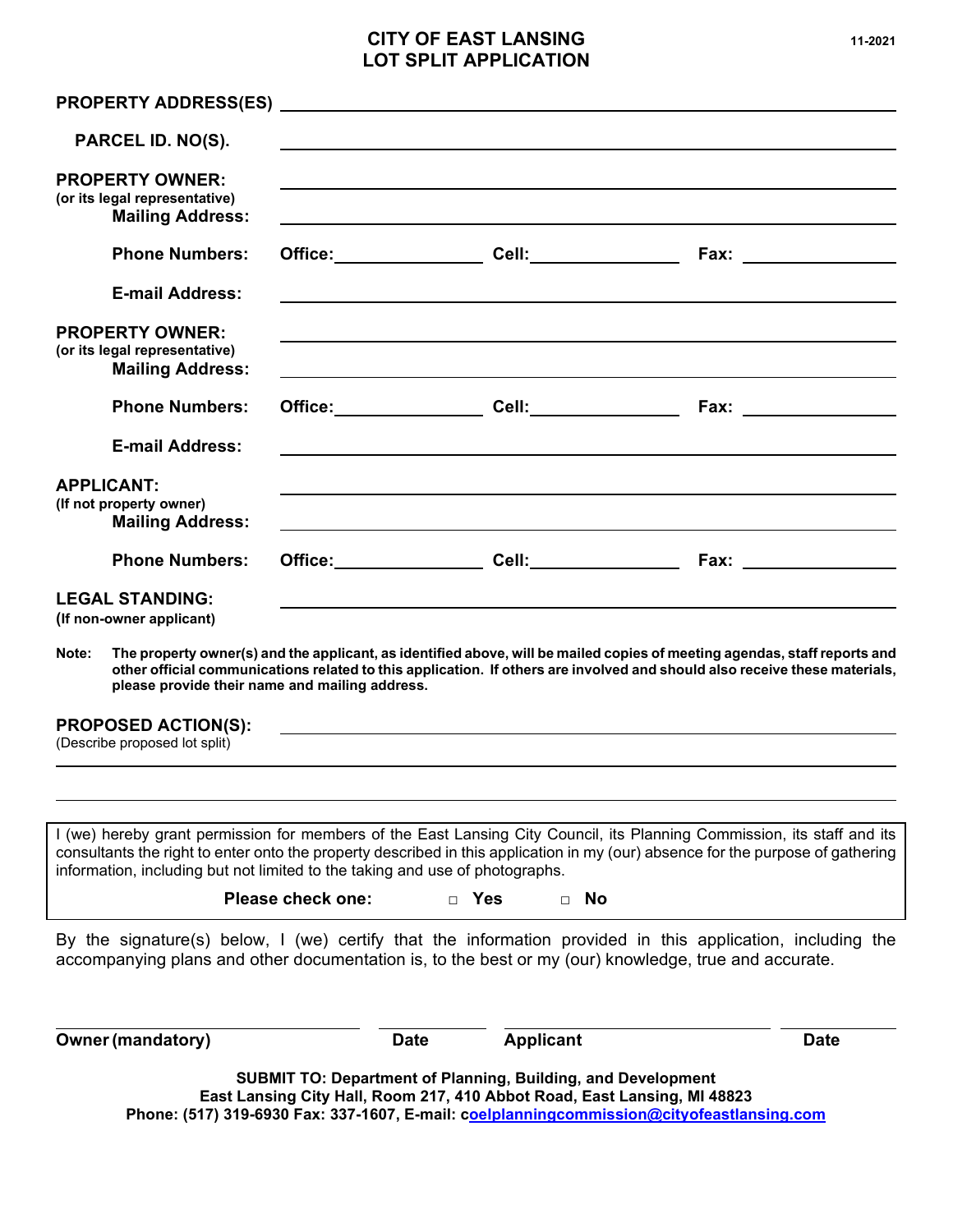| <b>For Office Use:</b>                                                                                                                                                                                                                    |                                                       |                                     |                                                       |                                                                     |            |  |                                             |  |  |                                                                                                                                                                                                                                                                                                                                                                                      |  |
|-------------------------------------------------------------------------------------------------------------------------------------------------------------------------------------------------------------------------------------------|-------------------------------------------------------|-------------------------------------|-------------------------------------------------------|---------------------------------------------------------------------|------------|--|---------------------------------------------|--|--|--------------------------------------------------------------------------------------------------------------------------------------------------------------------------------------------------------------------------------------------------------------------------------------------------------------------------------------------------------------------------------------|--|
| <b>Approval Required:</b>                                                                                                                                                                                                                 |                                                       |                                     | <b>Administrative Review</b><br>[Section 40-106(b)]   |                                                                     |            |  | <b>Public Review</b><br>[Section 40-106(c)] |  |  |                                                                                                                                                                                                                                                                                                                                                                                      |  |
| Wetland: Y N                                                                                                                                                                                                                              |                                                       |                                     |                                                       |                                                                     |            |  |                                             |  |  | Flood Plain: Y N Historic District: Y N DDA Area: Y N                                                                                                                                                                                                                                                                                                                                |  |
| If the application involves property which falls within any of the above designated special areas, review by one or more<br>Note:<br>other City boards or commissions will likely be required and may affect the overall review schedule. |                                                       |                                     |                                                       |                                                                     |            |  |                                             |  |  |                                                                                                                                                                                                                                                                                                                                                                                      |  |
|                                                                                                                                                                                                                                           |                                                       | <b>MATERIALS SUBMITTED</b>          |                                                       |                                                                     |            |  |                                             |  |  |                                                                                                                                                                                                                                                                                                                                                                                      |  |
|                                                                                                                                                                                                                                           | Existing Lot Survey(s)<br><b>Proposed Lot Layouts</b> |                                     |                                                       | <b>Existing Legal Description(s)</b><br>Proposed Legal Descriptions |            |  |                                             |  |  |                                                                                                                                                                                                                                                                                                                                                                                      |  |
|                                                                                                                                                                                                                                           | <b>County Tax Certification</b>                       |                                     |                                                       |                                                                     |            |  |                                             |  |  |                                                                                                                                                                                                                                                                                                                                                                                      |  |
|                                                                                                                                                                                                                                           | Other                                                 |                                     |                                                       |                                                                     |            |  |                                             |  |  |                                                                                                                                                                                                                                                                                                                                                                                      |  |
|                                                                                                                                                                                                                                           |                                                       |                                     |                                                       |                                                                     |            |  |                                             |  |  | improvements; the legal description of the existing lot(s); a survey showing the size and shape of the proposed lots,<br>including the location of all existing improvements that will remain; and legal descriptions of the proposed lots.                                                                                                                                          |  |
| <b>PRELIMINARY PUBLIC REVIEW SCHEDULE</b><br>The schedule below reflects the standard review process outlined in the Subdivision Regulations and in the Planning                                                                          |                                                       |                                     |                                                       |                                                                     |            |  |                                             |  |  |                                                                                                                                                                                                                                                                                                                                                                                      |  |
|                                                                                                                                                                                                                                           |                                                       |                                     | change(s) in the meeting schedule on the application. |                                                                     |            |  |                                             |  |  | Commission's Bylaws for lot split applications that require public review and action. It may be necessary for the Planning<br>Commission and/or the City Council to defer action on the application to one or more subsequent meetings to gather further<br>information or to accommodate additional review and debate. The owner(s) and applicant will be advised in advance of any |  |
|                                                                                                                                                                                                                                           |                                                       |                                     |                                                       |                                                                     | Wednesday: |  |                                             |  |  | Tuesday:                                                                                                                                                                                                                                                                                                                                                                             |  |
|                                                                                                                                                                                                                                           |                                                       | <b>Planning Commission Hearing:</b> |                                                       |                                                                     |            |  |                                             |  |  | <b>City Council Receipt: City Council Receipt:</b>                                                                                                                                                                                                                                                                                                                                   |  |
| <b>Planning Commission Action:</b>                                                                                                                                                                                                        |                                                       |                                     |                                                       |                                                                     |            |  | <b>City Council Action:</b>                 |  |  |                                                                                                                                                                                                                                                                                                                                                                                      |  |